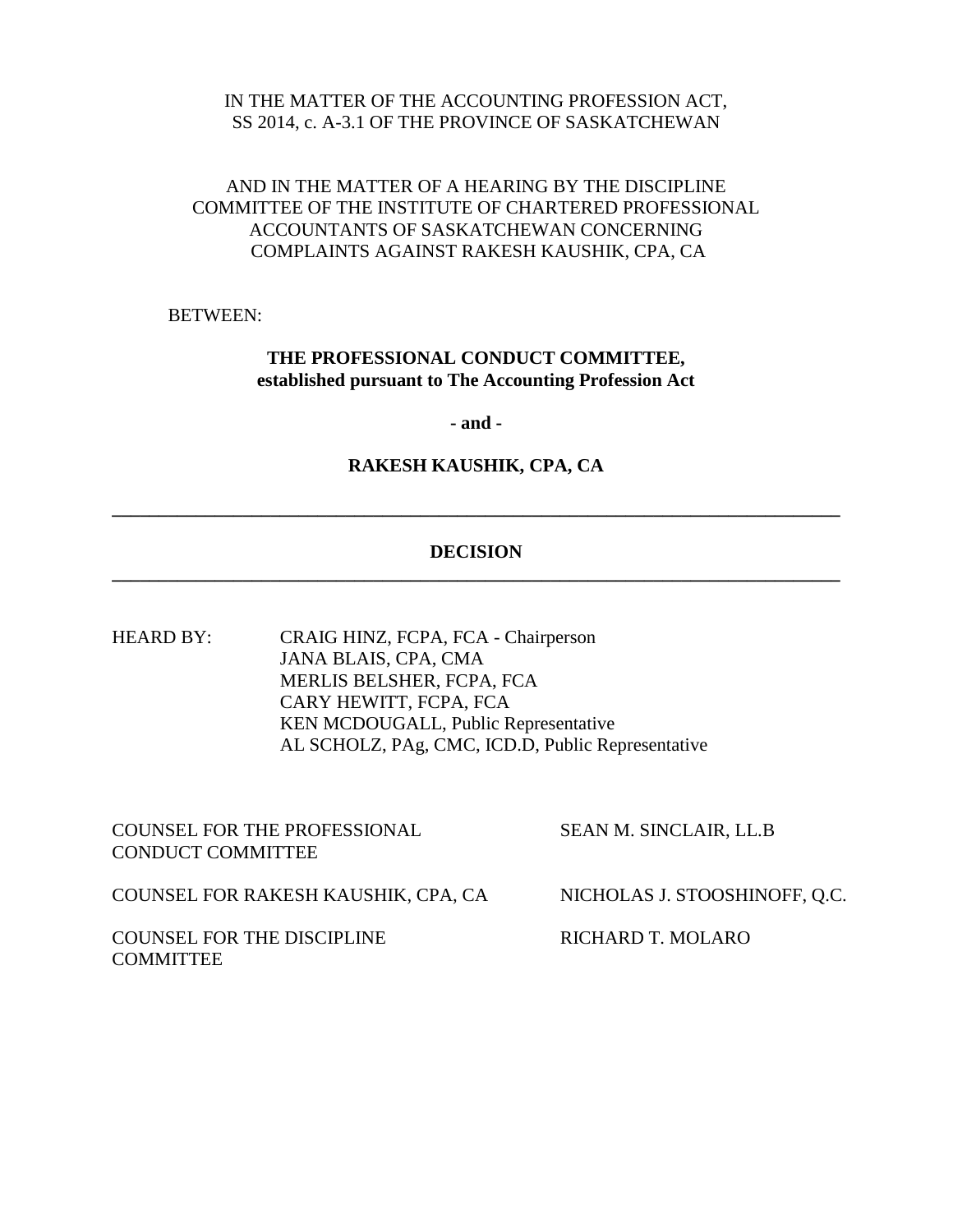This matter came before the Discipline Committee of The Institute of Chartered Professional Accountants of Saskatchewan on May 15 - 17, 2018. At the conclusion of the hearing, the decision was reserved.

There were two complaints of the Professional Conduct Committee which, with agreement of counsel, were heard together, including:

#### Case #14-04

The said formal complaint is that you, the member, did breach bylaw 193.1 (the text of which is attached as Appendix A), of the Institute of Chartered Accountants of Saskatchewan (ICAS).

The complaint relates to inspection of the member's practice office in accordance with section 13(2) of the CA Act and related CA Institute bylaws to 155.1 to 162.1; and the requirements that the member submit an appropriate and documented plan, referred to in bylaw 156.1, to ICAS in accordance with the written request of the Practice Appraisal Committee of the ICAS.

The allegation is that the member failed to submit to the ICAS an appropriate 'Corrective Action Plan' within the time specified by ICAS or a reasonable time thereafter.

#### Case #1410-05C

The said formal complaint is that you, the member, did breach bylaws 202.1, 203.1 and 206.1 (the text of which is attached as Appendix A), of the Institute of Chartered Accountants of Saskatchewan, in that:

- 1. During the performance of the audit engagements for clients ICDC, RVLB, and MUC between in or about October 2013 and July 2014, Kaushik committed professional misconduct as defined in section 24 of *The Chartered Accountants Act, 1986* (repealed November 10, 2014) in that in breach of Bylaw 203.1 of The Institute of Chartered Accountants of Saskatchewan ("ICAS"), Kaushik failed to sustain professional competence by keeping himself informed of and complying with developments in professional standards in all functions in which he practices or is relied upon because of his calling, specifically, in connection with the preparation of financial statements required to be prepared in accordance with Canadian auditing standards, which then were audited by Kaushik, as follows:
	- (a) the documented evidence of audit planning is inadequate;
	- (b) the documented evidence of audit execution is inadequate;
	- (c) the audit opinion expressed by Kaushik on the financial statements for each of these clients is not substantiated by the documented audit evidence contained in Kaushik's files; and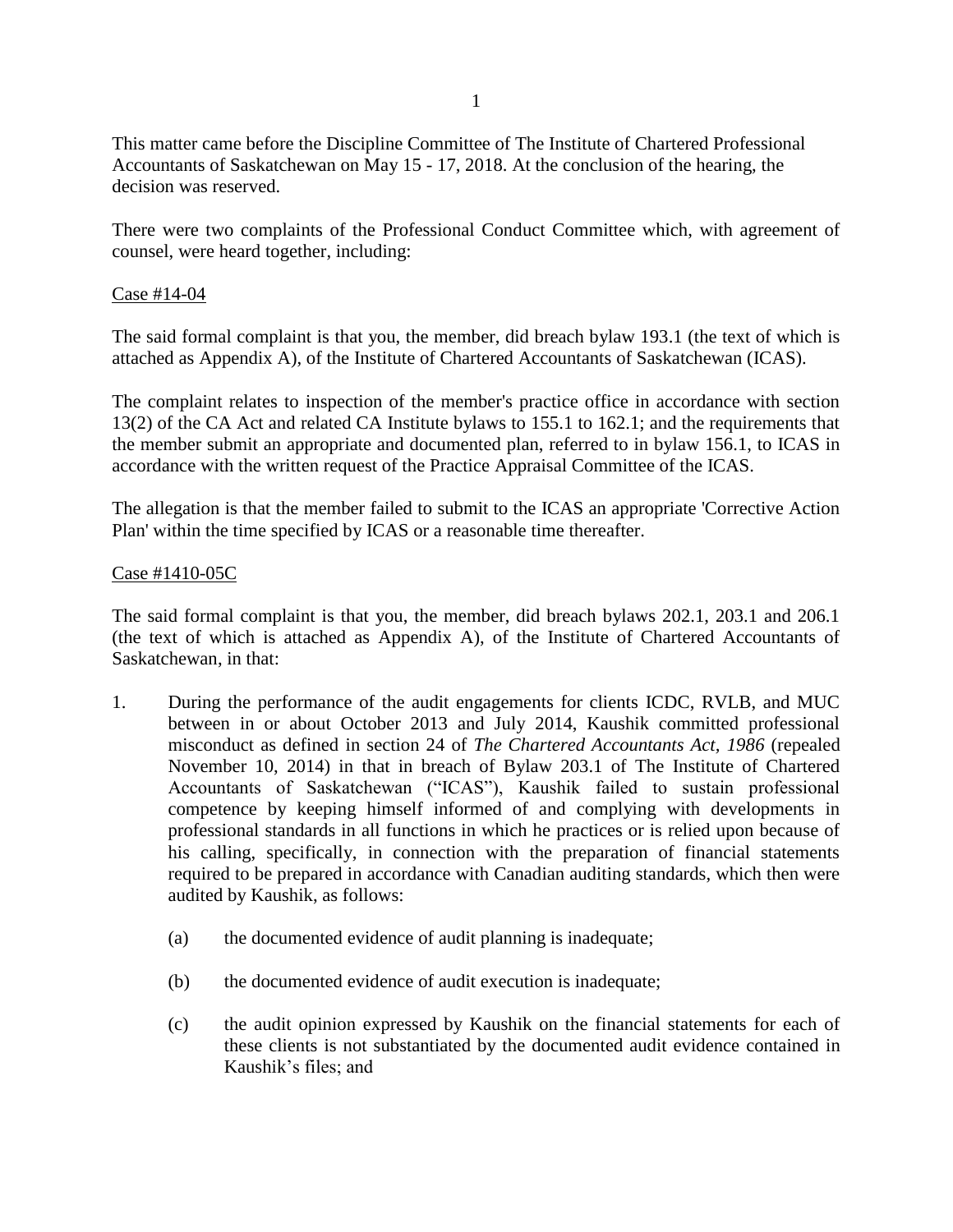- (d) the audit report issued by Kaushik on MUC's financial statements was inappropriate based on materials contained in the audit files.
- 2. During the performance of the audit engagement for client ICDC for its year ending March 31, 2014, Kaushik committed professional misconduct as defined in section 24 of The Chartered Accountants Act, 1986 (repealed November 10, 2014) in that, in breach of Bylaw 206.1 of ICAS;
	- a) and in breach of CAS 315 paras. 14, 18-18, 20 and 32, Kaushik did not ensure that the documentation of risk assessment procedures with respect to obtaining an understanding for the entity and its environment, including internal control, included:
		- (i) control activities relevant to the audit;
		- (ii) the control environment; and
		- (iii) financial reporting processes used to prepare the financial statements, to records significant accounting estimates and disclosures, and to process journal entries;
	- b) and in breach of CAS 330, paras. 18, 25-28,30, and CAS 500, para. 6, the substantive audit procedures performed on material classes of transactions and account balances by Kaushik or under the supervision of Kaushik, were not sufficiently documented with respect to:
		- (i) revenues (completeness, occurrence, accuracy, cut-off);
		- (ii) payroll (completeness, occurrence, accuracy; and
		- (iii) GST paid test of reasonableness of total amounts paid during the year, in addition to substantive procedures with respect to year-end returns/balances;
	- c) the auditor's report signed by Kaushik fails to indicate that the client prepared its financial statements on a basis other than that required by Part III, Accounting Standards for Not-for-Profit-Organizations ("ASNFPO");
	- d) and in breach of Canadian Audit Standards ("CAS") 300 para. 6, Kaushik did not undertake the following activities at the beginning of the audit engagement:
		- (i) evaluate compliance with relevant ethical requirements, including independence; and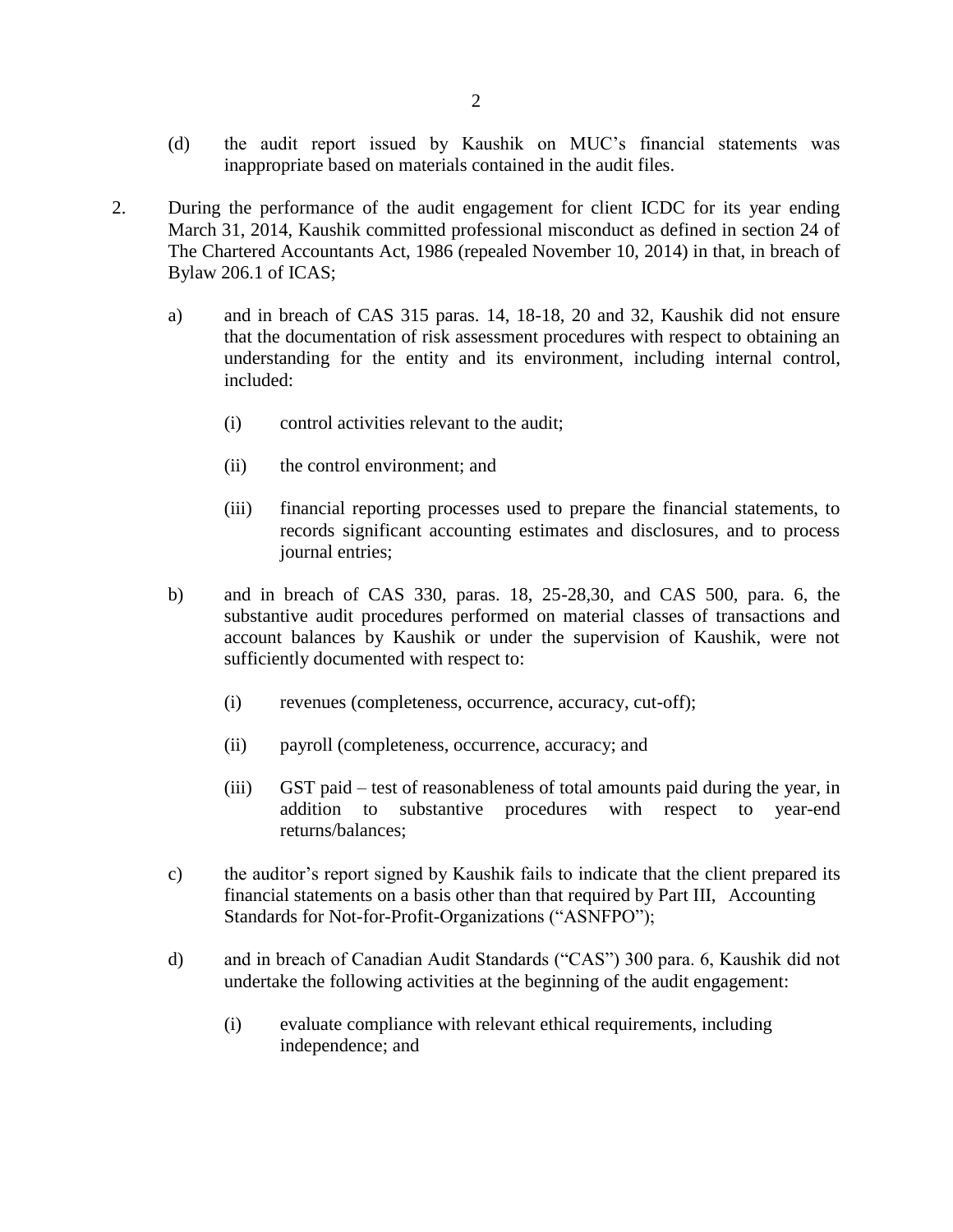- (ii) perform procedures regarding the continuance of the client relationship and the specific audit engagements;
- e) and in breach of CAS 210 para. 10, the written agreement which documents the terms of the engagement and which was prepared by Kaushik, did not include the identification of the applicable financial reporting framework for the preparation of the financial statements;
- f) and in breach of CAS 240 para. 17 and CAS 315 para. 6, as part of the risk assessment procedures there was no documentation of Kaushik's discussions with management regarding:
	- (i) management's communication, if any, to employees regarding its views on business practices and ethical behavior; and
	- (ii) management's communication, if any, to those charged with governance regarding its process for identifying and responding the risks of fraud or error in the entity; and
- g) Kaushik used external confirmation procedures to obtain audit evidence with respect to revenue. However, in breach of CAS 505 paras. 10-12, 16, Kaushik did not:
	- (i) evaluate the reliability of the responses to the confirmation request and obtain further audit evidence, if any, to resolve doubts;
	- (ii) evaluate whether the results of the external confirmation procedures provided relevant and reliable audit evidence; and
	- (iii) perform alternate audit procedures for non-responses.
- 3. During the performance of the audit engagement for client RVLB for its year ending December 31, 2013, Kaushik committed professional misconduct as defined in section 24 of The Chartered Accountants Act, 1986 (repealed November 10, 2014) in that, in breach of Bylaw 206.1 of ICAS:
	- a) and in breach of CAS 300 para. 7-10, 12, Kaushik had not planned the audit accordingly to the Canadian Audit Standards (CAS). Kaushik failed to document the following elements in the file:
		- (i) overall audit strategy and audit plan; and
		- (ii) materiality calculation;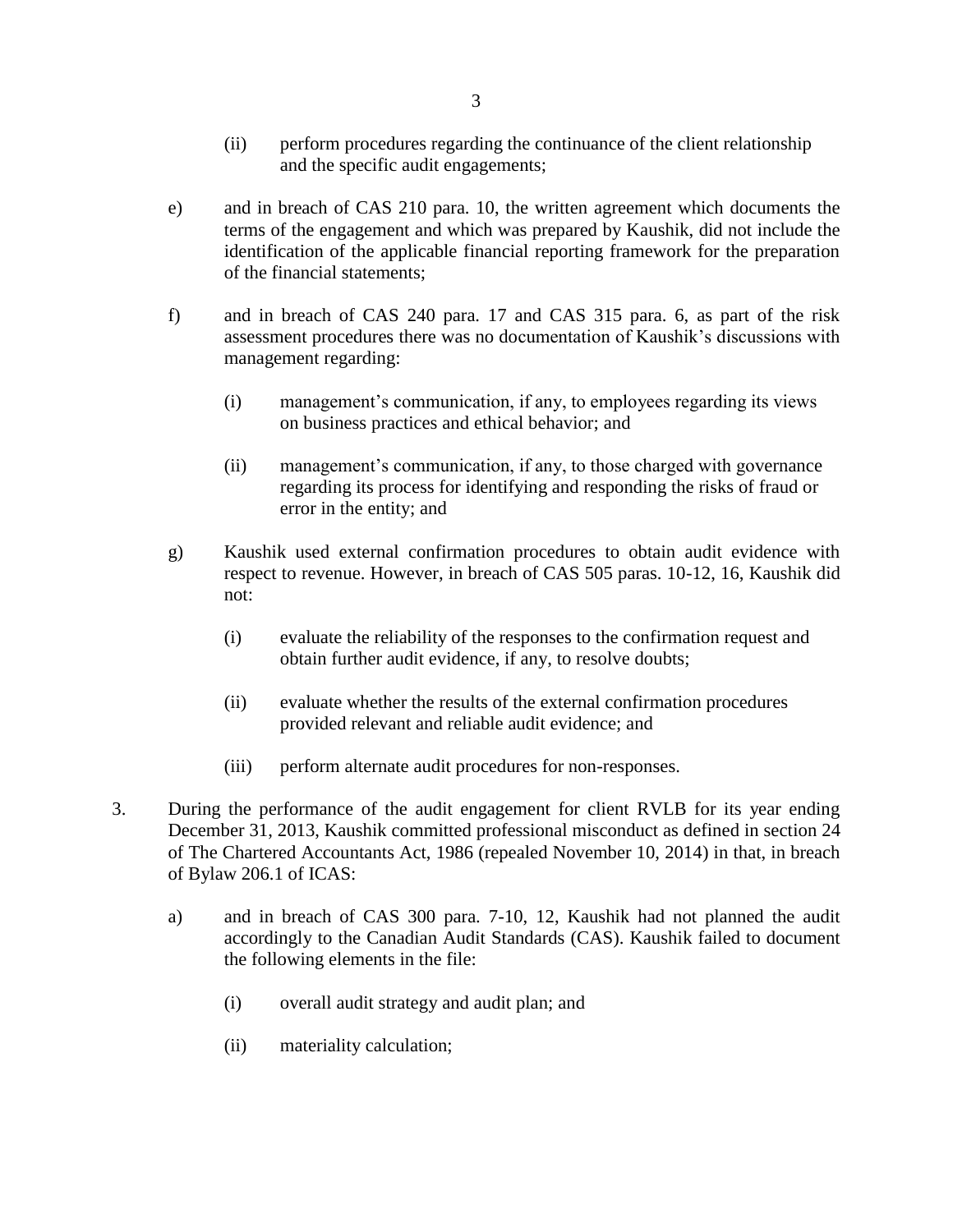- (iii) understanding of the entity and its environment;
- (iv) internal control relevant to the audit;
- (v) communications with management regarding errors and fraud risk; and
- (vi) identification of the risks of material misstatement at the financial statement level and at the assertion level for classes of transactions and account balances;
- b) and in breach of CAS 300 para. 6, at the beginning of the audit engagement Kaushik did not:
	- (i) evaluate compliance with relevant ethical requirements, including independence; and
	- (ii) perform procedures regarding the continuance of the client relationship and the specific audit engagement;
- c) and in breach of PS 1201.005, Kaushik assisted his client prepare its financial statements; and failed or neglected to ensure that these financial statements included or were accompanied by an acknowledgement of the government authority responsible for their preparation;
- d) and in breach of PS 1201.098 and PS 1201.100, the statement of changes in net debt prepared by or under the supervision of Kaushik, did not include an actualto-budget comparison of the items that comprise the change in net debt for the period;
- e) and in breach of CAS 210 para. 10, the written engagement agreement prepared by Kaushik does not identify the applicable financial reporting framework for the preparation of the financial statements; and
- f) and in breach of CAS 220 paras. 15-17, there was no evidence that Kaushik as the engagement partner had ensured that the audit engagement work had been:
	- (i) properly supervised; and
	- (ii) appropriately reviewed and discussed with the engagement team which is required to be completed on or before the date of the auditor's report.
- 4. During the performance of the audit engagement for client MUC for its year ending December 31, 2013, Kaushik committed professional misconduct as defined in section 24 of The Chartered Accountants Act, 1986 (repealed November 10, 2014) in that, in breach of Bylaw 206.1 of ICAS: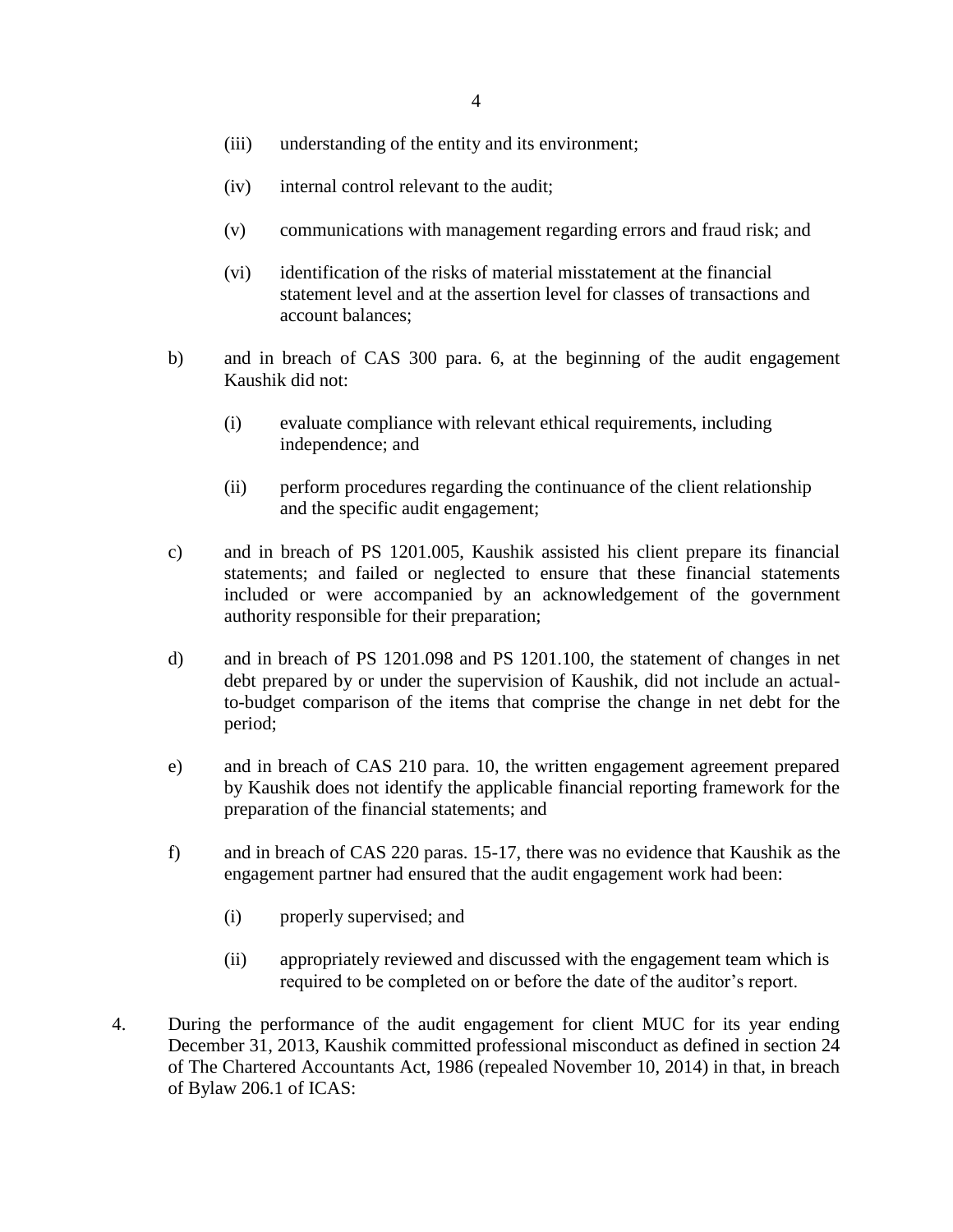- a) Kaushik had not planned the audit according to the Canadian Audit Standards (CAS). In breach of CAS 300 para. 7-10, 12, Kaushik failed to document the following elements in the file:
	- (i) overall audit strategy and audit plan;
	- (ii) materiality calculation;
	- (iii) understanding of the entity and its environment;
	- (iv) internal control relevant to the audit;
	- (v) communications with management regarding errors and fraud risk; and
	- (vi) identification of the risks of material misstatement at the financial statement level and at the assertion level for classes of transactions and account balances;
- b) and in breach of CAS 330, paras. 18, 25-28, 30, and CAS 500, para. 6, the substantive audit procedures performed on material classes of transactions and account balances by Kaushik or under Kaushik's supervision were not sufficiently documented respecting the funds MUC maintained for specific purposes (completeness, accuracy);
- c) the auditor's report signed by Kaushik fails to indicate that the client MUC prepared its financial statements on a basis other than that required by Part III, Accounting Standards for Not-for-Profit-Organizations ("ASNFP0");
- d) and in breach of CAS 300 para. 6, at the beginning of the audit engagement Kaushik did not:
	- (i) evaluate compliance with relevant ethical requirements, including independence; and
	- (ii) perform procedures regarding the continuance of the client relationship and the specific audit engagement;
- e) and in breach of CAS 210 para. 10, the written engagement agreement prepared by Kaushik does not identify the applicable financial reporting framework for the preparation of the financial statements;
- f) and in breach of CAS 230 paras. 8-9, Kaushik did not prepare or cause to be prepared audit documentation sufficient to enable an experienced auditor, having no previous connection with the audit, to understand: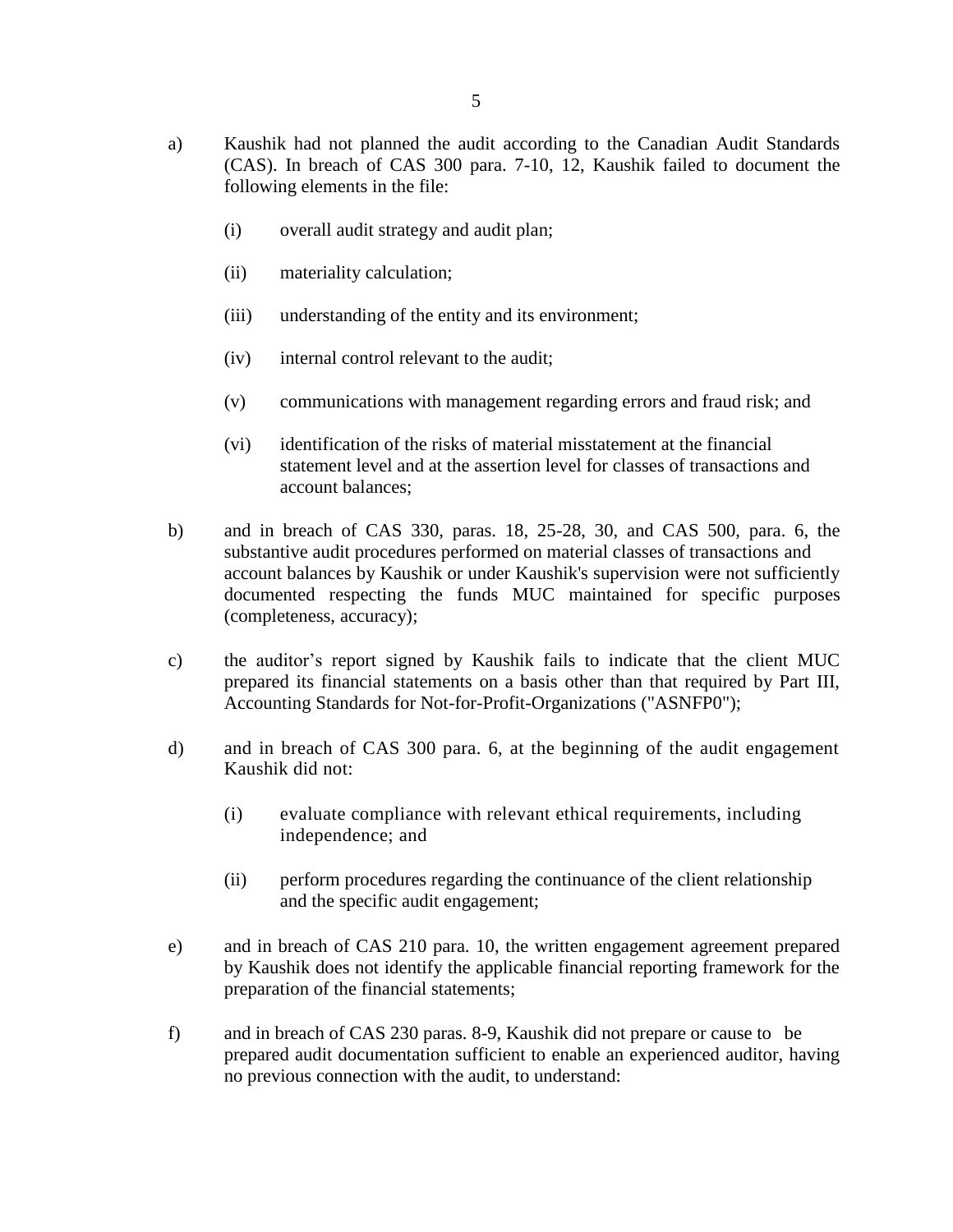- (i) the nature, timing and extent of the audit procedures performed to comply with the Canadian Audit Standards and applicable legal and regulatory requirements;
- (ii) the results of the audit procedures performed, and the audit evidence obtained; and
- (iii) the identifying characteristics of specific items tested; and
- g) and in breach of CAS 220 paras. 15-17, there was no evidence that Kaushik as the engagement partner had ensured that the audit engagement work had been:
	- (i) properly supervised; and
	- (ii) appropriately reviewed and discussed with the engagement team which is required to be completed on or before the date of the auditor's report.
- 5. During the review engagement for client REML for its year ending August 31, 2013, Kaushik committed professional misconduct as defined in section 24 of The Chartered Accountants Act, 1986 (repealed November 10, 2014) in that, in breach of Bylaw 206,1 of ICAS:
	- (a) and in breach of the Assurance and related services guidelines ("AuG") 20 and Section 8100.15, 19-24, Section 8200.23, Kaushik failed to document the analytical procedures and discussion he used to establish plausibility respecting:
		- (i) inter-relationship / comparison of revenues; and
		- (ii) GST paid assessing reasonableness of total amounts paid during the year, in addition to reviewing year-end returns/balances;
	- (b) and in breach of AuG Sections 8200.31, 8200.33, the file did not contain the client's signed representation letter obtained by Kaushik. This letter is supposed to include management's representations on matters that are:
		- (i) directly related to items that are material, individually or in aggregate, to the financial statements;
		- (ii) not directly related to material items but are significant, individually or in aggregate, to the engagement; or
		- (iii) relevant to management's judgements or estimates that are material, individually or in the aggregate, to the financial statements; and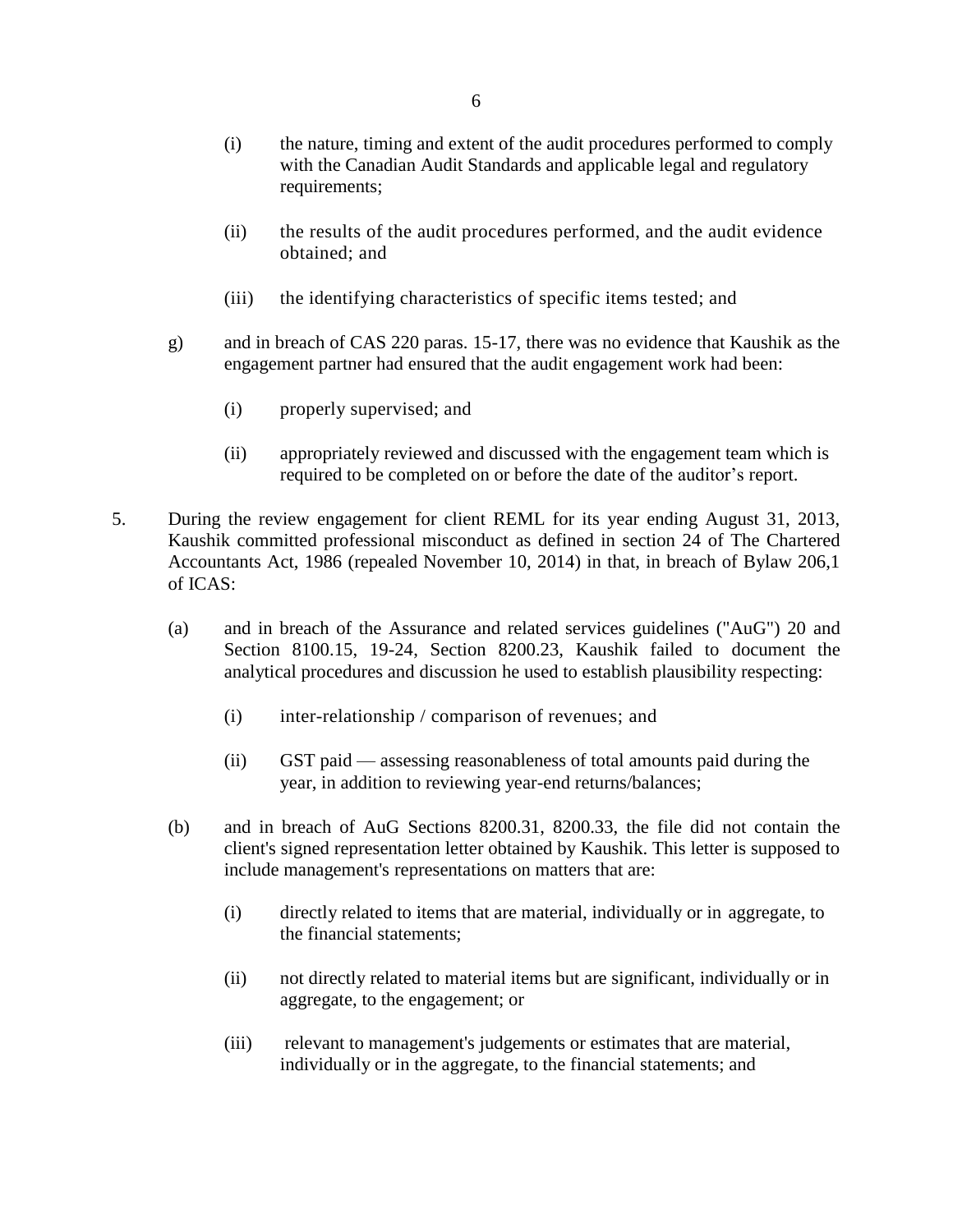- (c) the Review Engagement Report signed by Kaushik fails to indicate that the client REML prepared its financial statements on a basis other than that required by Part II, Accounting Standards for Private Enterprises ("ASPE").
- 6. During the provision of the assurance engagements under Kaushik's care and control referred to in charges 1 to 5 inclusive of this Formal Complaint for the clients ICDC, RVLB, MUC, and REML, Kaushik committed professional misconduct as defined in section 24 of The Chartered Accountants Act, 1986 (repealed November 10, 2014) in that, in breach of Bylaw 202.1 of ICAS, Kaushik failed to provide professional services with integrity and due care.
- 7. During the provision of the assurance engagements under Kaushik's care and control referred to in charges 1 to 5 inclusive of this Formal Complaint for the clients ICDC, RVLB, MUC, and REML, It is alleged that Kaushik committed professional misconduct as defined in section 24 of The Chartered Accountants Act, 1986 (repealed November 10, 2014) in the matter, conduct or thing alleged to be done by Kaushik is harmful to the best interests of the public and tends to harm the standing of the profession.

# **Background**

- 1. Rakesh Kaushik, CPA, CA was at all material times a member of The Institute of Chartered Accountants of Saskatchewan (the "Institute") and carried on public practice as a chartered accountant, as a partner of the firm DNTW Chartered Accountants LLP ("DNTW") in Saskatoon, Saskatchewan.
- 2. Pursuant to a letter dated May 1, 2012, Mr. Kaushik was notified by Leigha Hubick, CA, Associate Director of the Institute of an upcoming practice inspection.
- 3. Ms. Hubick performed the inspection at the offices of DNTW, Saskatoon on October 3, 2012. Three files were inspected, including one audit file, one review file and one compilation file. The Inspector's Memo of that date identified several reportable deficiencies with the audit and review files.
- 4. Pursuant to a letter dated December 3, 2012, Mr. Kaushik was notified by William Hill, FCA, Director of Regulatory Affairs of the Institute that the Practice Appraisal Committee had reviewed the report relating to the October 3, 2012 inspection and requested that Mr. Kaushik provide a corrective action plan to address the reportable deficiencies, within 60 days of the date of the letter.
- 5. Mr. Kaushik did not provide the requested corrective action plan. Pursuant to a letter dated February 5, 2013, Mr. Kaushik was advised by Leigha Hubick, CA, Associate Director of the Institute that as no corrective action plan had been received, a late fee had been assessed. In addition, she directed that the corrective action plan be submitted by March 15, 2013.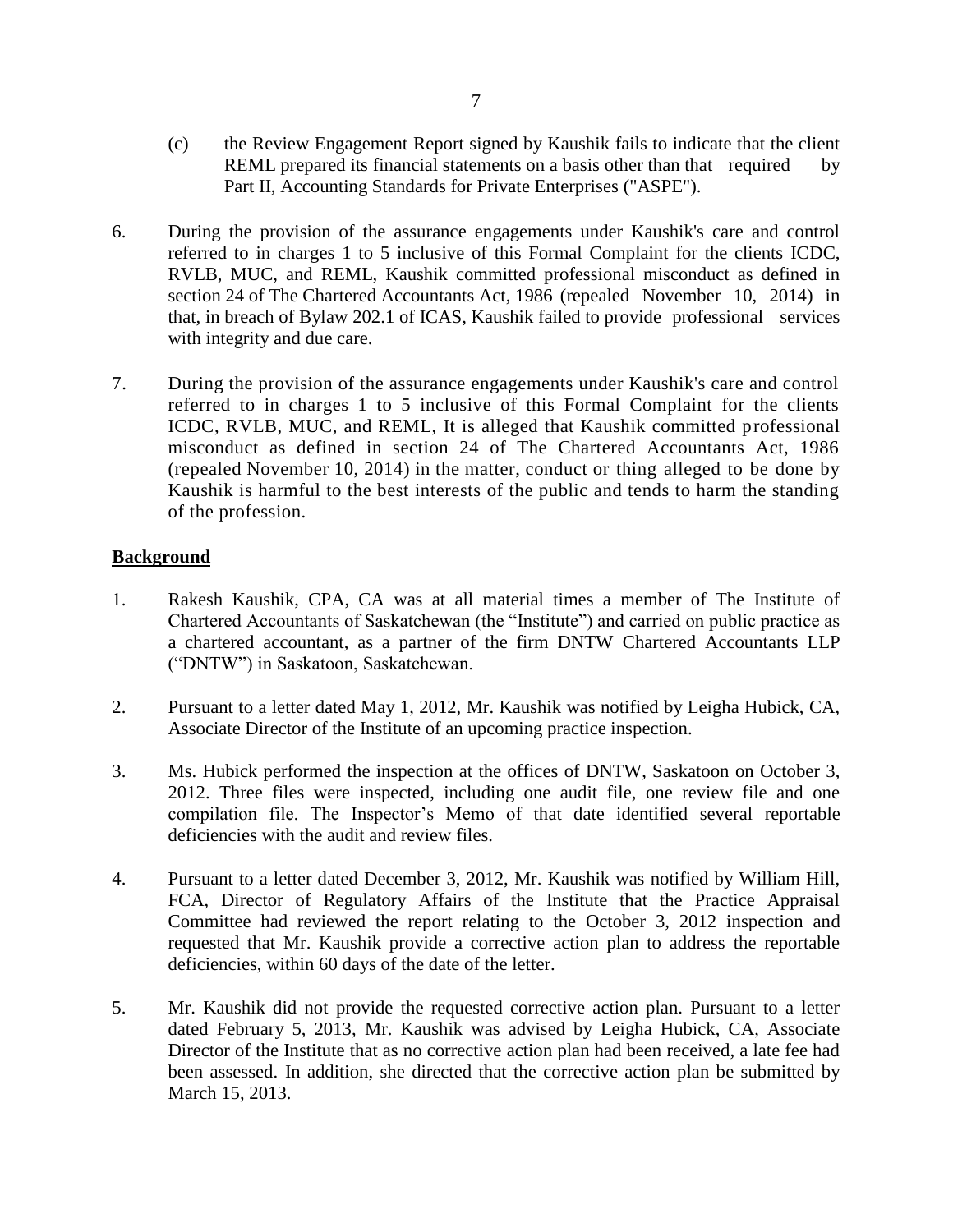- 6. A practice reinspection was thereafter undertaken by Ms. Hubick at the offices of DNTW, Saskatoon on September 4, 2013. Three audit files were inspected. The Inspector's Memo of that date identified several reportable deficiencies with the audit files.
- 7. Pursuant to a letter dated December 3, 2013, Mr. Kaushik was notified by William Hill, FCA, Director of Regulatory Affairs of the Institute that the Practice Appraisal Committee had reviewed the report relating to the September 4, 2013 inspection and requested that Mr. Kaushik provide a corrective action plan to address the reportable deficiencies, within 60 days of the date of the letter. It also indicated that a full reinspection would take place in May, 2014.
- 8. Mr. Kaushik did not provide the requested corrective action plan. Pursuant to an email correspondence dated February 4, 2014, Mr. Kaushik was informed by Leigha Hubick, CA, Associate Director of the Institute that no corrective action plan had been received and directed that it be provided within 15 days of that date.
- 9. Mr. Kaushik did not provide the requested corrective action plan. Ms. Hubick sent email correspondence to Mr. Kaushik dated February 21, 2014, advising that a late fee had been assessed and directed that the corrective action plan be submitted within 60 days of that date.
- 10. Mr. Kaushik did not provide the requested corrective action plan. Pursuant to a letter dated April 23, 2014, Mr. Kaushik was notified by William Hill, FCA, Director of Regulatory Affairs of the Institute that as no corrective action plan had been received, his practice office had been referred by the Practice Appraisal Committee to the Professional Conduct Committee for non-cooperation.
- 11. Pursuant to a letter dated April 25, 2014, Mr. Hill was notified by Mr. Kaushik, that the delay was due to family health issues over the past three months and shortages in staffing from December, 2013 to March, 2014. He pledged to provide the corrective action plan by May 15, 2014.
- 12. Mr. Kaushik did not provide the requested corrective action plan. Pursuant to a letter dated May 29, 2014, Mr. Kaushik was advised by William Hill, FCA, Director of Regulatory Affairs of the Institute that in order to obtain approval of a request for an extension, a letter from the doctor regarding the family health issues would be required within 15 days of that date.
- 13. Mr. Kaushik did not provide the requested doctor's letter. Pursuant to a letter dated June 17, 2014, Mr. Kaushik was advised by William Hill, FCA, Director of Regulatory Affairs of the Institute that no extension had been granted.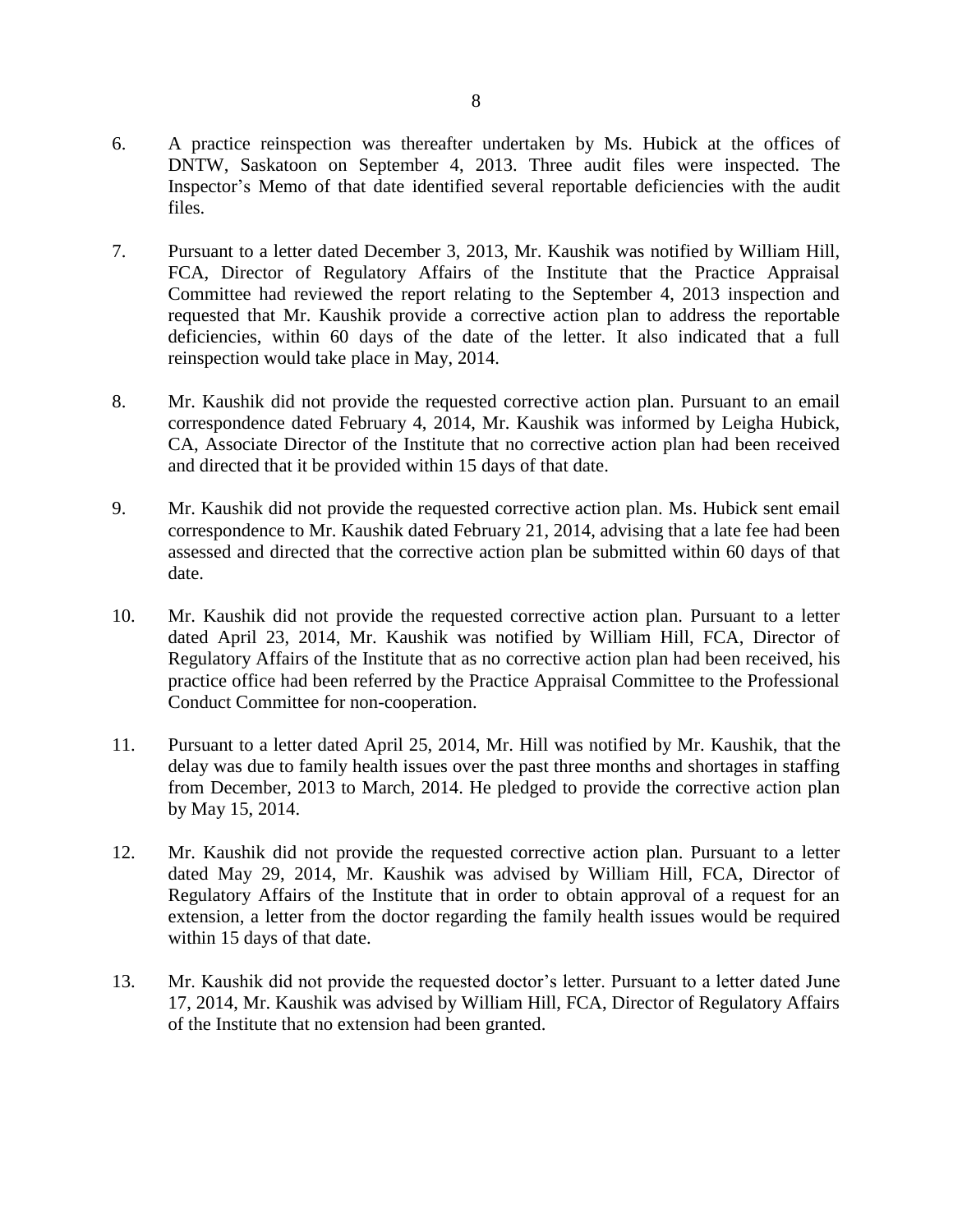- 14. A practice reinspection was undertaken by Ms. Hubick at the offices of DNTW, Saskatoon on July 7, 2014. Five files were inspected, including three audit files, one review file and one compilation file. The Inspector's Memo of that date identified several reportable deficiencies with the audit and review files.
- 15. Mr. Kaushik wrote a letter to Ms. Hubick dated July 5, 2014, referencing a selfassessment of his practice, which included background of past staffing and health issues and a corrective action plan to upgrade the firm's standards in assurance. He indicated that each point raised in the evaluation of July 7, 2014 would be addressed and requested that another evaluation be undertaken after they have completed the next 6 assurance engagements.
- 16. Mr. Kaushik wrote a further letter to Ms. Hubick dated July 27, 2014, referencing the most recent practice inspection, which included additional background of past staffing and health issues and a corrective action plan. He indicated that the firm planned to shut down the audit of municipalities entirely.

#### Preliminary Application

17. On May 10, 2018, counsel for Mr. Kaushik provided notice of an application seeking an Order dismissing the charges in each case and quashing the decisions of the Professional Conduct Committee to proceed with the prosecutions. Argument was deferred to the end of the hearing, at which time the application was withdrawn by counsel.

#### Case #14-04

18. The complaint is that Mr. Kaushik's failure to submit to the Institute a corrective action plan within the time specified by the Institute or a reasonable time thereafter constituted a violation of bylaw No. 193.1, which provides:

> "A member, student or firm shall cooperate with the regulatory processes of the Institute."

- 19. The prosecution indicated that the charge related to the corrective action plan first requested in Mr. Hill's December 3, 2013 letter to Mr. Kaushik, pursuant to bylaw No. 156.1, which was ultimately addressed by Mr. Kaushik's letters dated July 5 and 27, 2014.
- 20. During this period, an initial 60-day deadline for compliance had expired, Mr. Kaushik had been assessed a late fee, a second 60-day deadline had expired and the Director of Regulatory Affairs had advised that the matter would be referred to the Professional Conduct Committee.
- 21. It was on April 25, 2014, having been advised by Mr. Hill that the matter was being referred to the Professional Conduct Committee when Mr. Kaushik first communicated with the Institute in relation to the matter.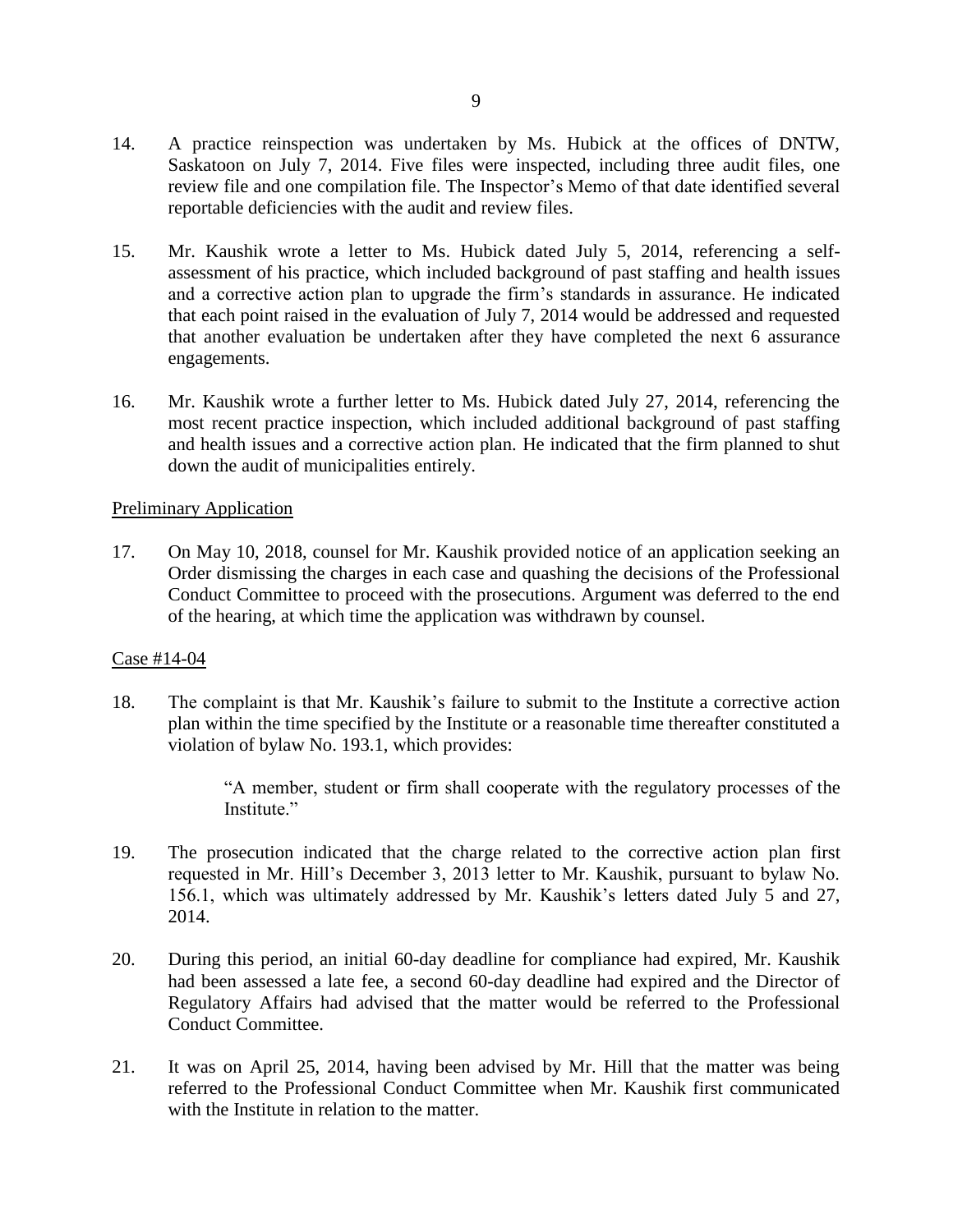- 22. Mr. Kaushik advised in his letter dated April 25, 2014 to Mr. Hill, that his daughter suffered with an illness which required major surgery in February, 2014 and that in addition the firm had undergone shortages in staffing.
- 23. These events were further detailed in Mr. Kaushik's July 5 and 27, 2014 letters to Ms. Hubick and related in his testimony at the hearing. In addition to discussing his daughter's surgery, he indicated that his wife and Office Manager, Sherry Kaushik had missed most of February and several days in March, 2014. The firm had lost a key employee in May, 2013. An employee hired in November, 2013 to work on municipal and charity audits quit in June, 2014 and the firm remained short-staffed. Faced with these events, Mr. Kaushik related in his testimony that dealing with the corrective action plan was not his priority.
- 24. Mr. Kaushik also related in his testimony that he was unfamiliar with what a corrective action plan would entail and that it was only when he ultimately reached out to a partner in another Office of the firm that he was able to produce the plan.
- 25. In the Panel's respectful view, the developments in Mr. Kaushik's personal and professional life, while unfortunate and understandably difficult, did not excuse his obligation to cooperate with the regulatory processes of the Institute by providing the required corrective action plan. Mr. Kaushik's failure to do so for several months, having considered all of the circumstances leads the Panel to conclude that he has breached the requirement of bylaw No. 193.1.

## Case #1410-05C

## Count 1

26. The complaint concerns an alleged violation of bylaw No. 203.1, which reads as follows:

"A member shall sustain professional competence by keeping informed of, and complying with, developments in professional standards in all functions in which the member practices or is relied upon because of the member's calling."

- 27. The prosecution relies upon the reportable deficiencies which arose from the review of three audit files in the practice inspection undertaken by Ms. Hubick at the Saskatoon Office of DNTW on July 7, 2014 and her presentation of the same at the hearing.
- 28. As Ms. Hubick related in her testimony, the process she employed in the practice inspection was, with the assistance of a questionnaire to compare file documentation and the audit statement to the CPA Canada Handbook. In a successful practice inspection, the inspector ought be able to recreate the audit and audited statements based upon the documentation on the audit file.
- 29. Ms. Hubick discovered deficiencies on each of the three audit files examined, as detailed in tab 13 of Exhibit P-1. A representative sample of those deficiencies included: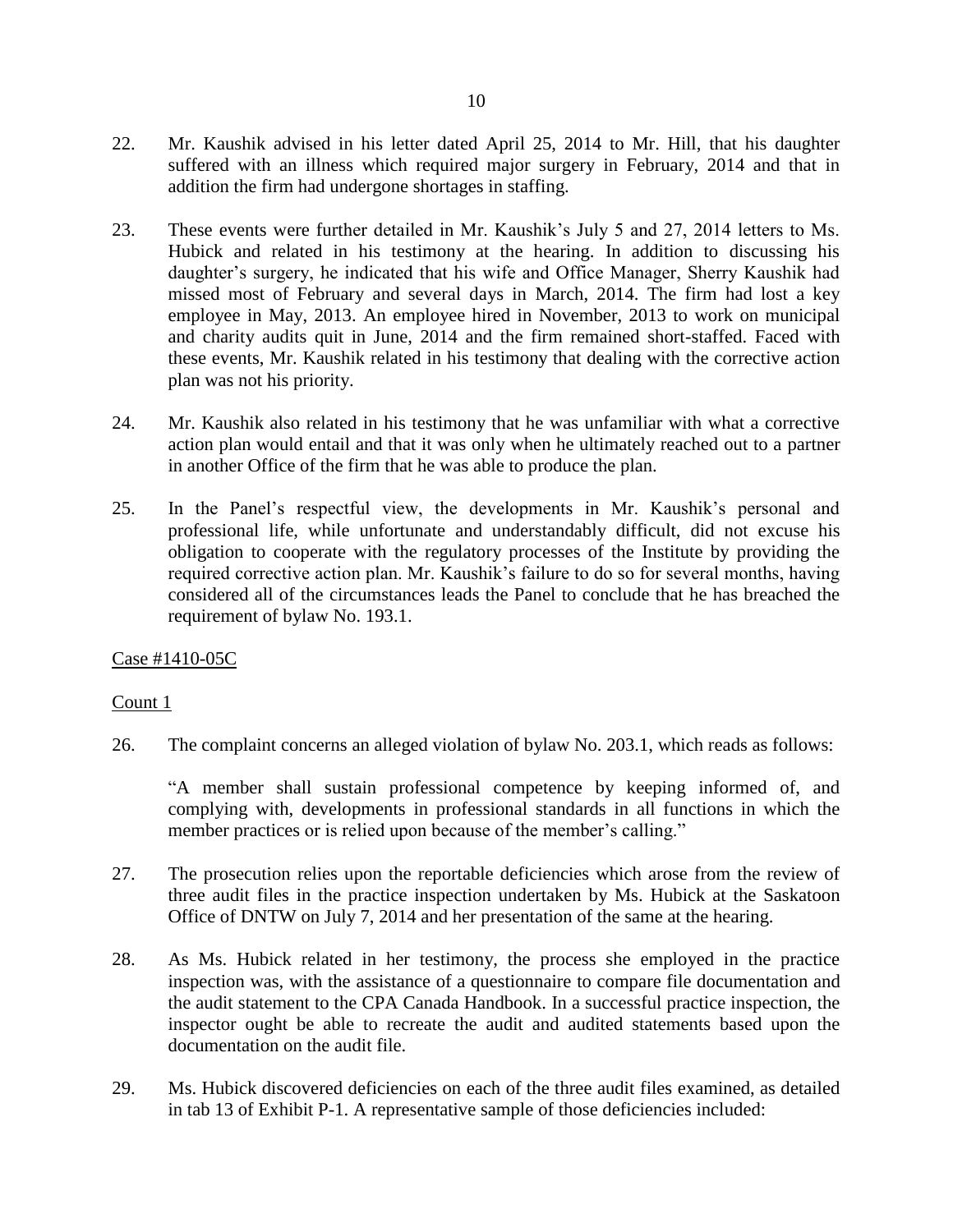- The auditor did not at the beginning of the audit engagements evaluate compliance with relevant ethical requirements or perform procedures regarding the continuance of the client relationship and the specific audit engagement.
- The engagement letters stated that the financial reporting framework is Canadian Generally Accepted Accounting Principles, rather than Accounting Standards for Not-For-Profit Organizations and failed to state that the basis is Public Sector Accounting Board Standards.
- The following elements were not documented in the file: overall audit strategy and audit plan; materiality calculation; understanding of the entity and its environment; internal control relevant to the audit; communication with management regarding errors and fraud risk; and identification of the risks of material misstatement at the financial statement level and at the assertion level for classes of transactions and account balances.
- The audit opinion expressed on the financial statements is not substantiated by the documented audit evidence contained on the audit files.
- 30. Ms. Hubick explained in her testimony that a recurring theme was inadequate or nonexisting documentation, all of which are essential to the conducting of a proper audit in accordance with the applicable professional standards. Similar deficiencies had arisen in the previous two practice inspections at DNTW.
- 31. In his July 27, 2014 letter to Ms. Hubick, Mr. Kaushik recounted that DNTW had engaged Glen Dean, an experienced auditor as an employee of the firm in September, 2012 with a view to carrying on audit work at the firm. Speaking of Mr. Dean, he stated:

"Given the circumstances, we relied on his expertise and counted on him to supervise our staff and ensure the files met professional standards. Each of those files were reviewed by me as well before the statements were released. We understand the files did not meet professional standards; and in the end it is my responsibility, however, we believe our reliance on Mr. Dean is a significant mitigating factor and should be taken into account when assessing the circumstances."

- 32. Similarly, it was evident from Mr. Kaushik's testimony that he had not personally kept abreast of developments in audit standards, which he acknowledged that, as engagement partner, was his responsibility. Rather, he had depended largely upon Mr. Dean's experience in conducting of the audit work.
- 33. Indeed, the steps identified by Mr. Kaushik in the corrective action plan contained in his letter dated July 27, 2014 had included the taking of audit and audit related courses, updating of audit checklists and materials, and the like.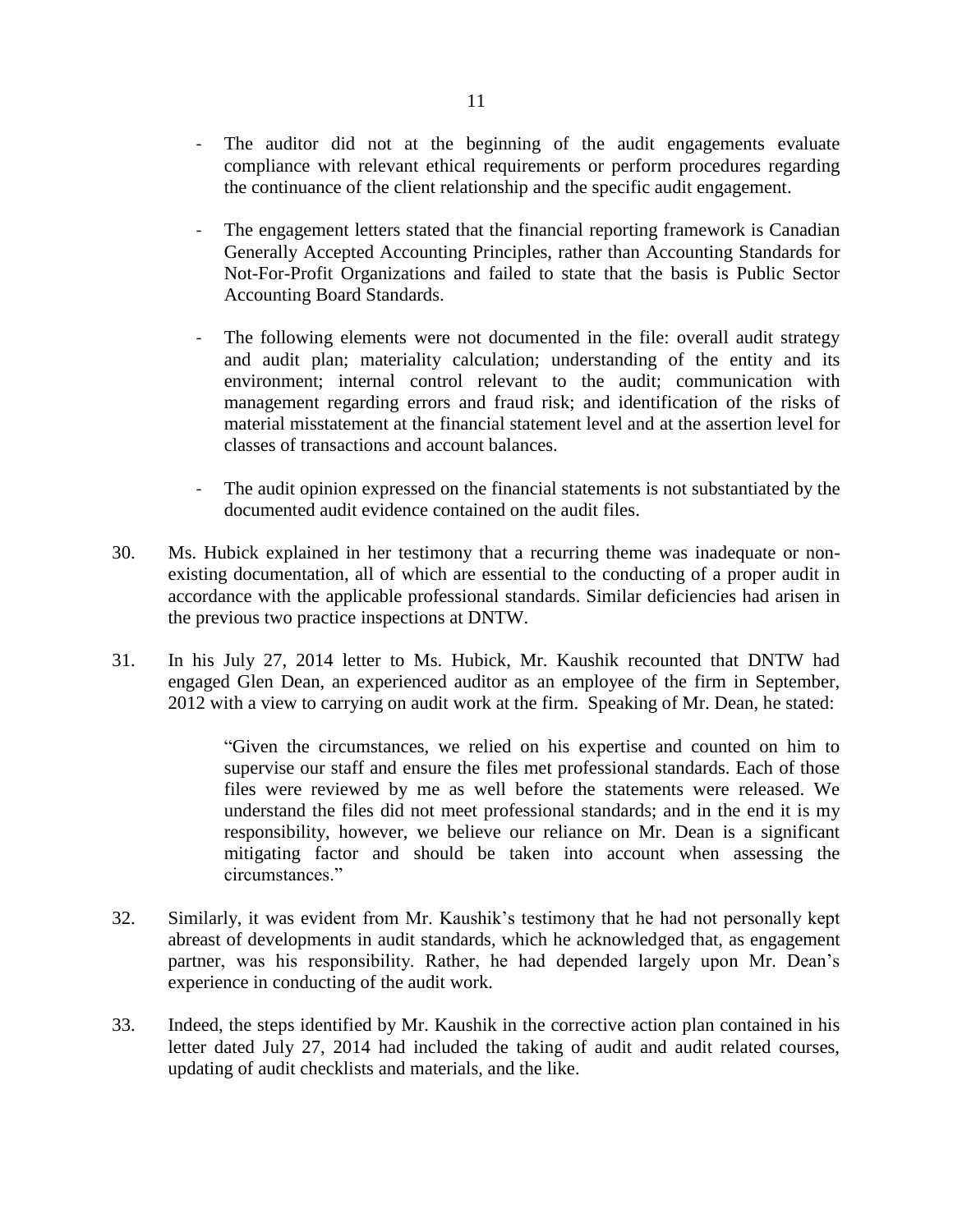34. The Panel accepts that the deficiencies documented in Ms. Hubick's reportable deficiencies report contained at tab 13 of Exhibit P-1 and set forth in Count  $1(a) - (d)$ have been established and finds that Mr. Kaushik has violated bylaw No. 203.1.

## Count 2

35. The complaint concerns an alleged violation of bylaw No. 206.1, which reads as follows:

"A member or firm engaged in the practice of public accounting shall perform professional services in accordance with generally accepted standards of practice of the profession."

- 36. The charge relates to the performance of the audit engagement for client ICDC for its year ending March 31, 2014.
- 37. As reviewed by Ms. Hubick, the applicable standards are those set forth in the Canadian Auditing Standards ("CAS") governing the profession in Canada, and several specific CAS standards have been referred to in both the reportable deficiencies contained in her report and the specific charges under Count 2.
- 38. Counts 2(a), (b), (d) and (f) primarily concern a failure to include specific documentary requirements called for in the CAS standards in the undertaking of an audit.
- 39. Counts 2(c) and (e) concern a failure to establish a proper framework for the audit engagement.
- 40. Mr. Kaushik acknowledged that the required documents concerning Counts 2(a) (f) were not in fact on the audit file.
- 41. The Panel accepts that the deficiencies documented in Ms. Hubick's reportable deficiencies report contained at tab 13 of Exhibit P-1 pertaining to the ICDC audit and set forth in Count 2(a) - (f) have been established and finds that Mr. Kaushik has violated bylaw No. 206.1.
- 42. With respect to Count 2(g), the Panel is not satisfied that the documents in the audit file were relied upon as external confirmations and as such finds no violation of bylaw No. 206.1 in this regard.

#### Count 3

43. The complaint concerns alleged violations of bylaw No. 206.1 (previously cited), during the performance of the audit engagement for client RVLB for its year ending December 31, 2013.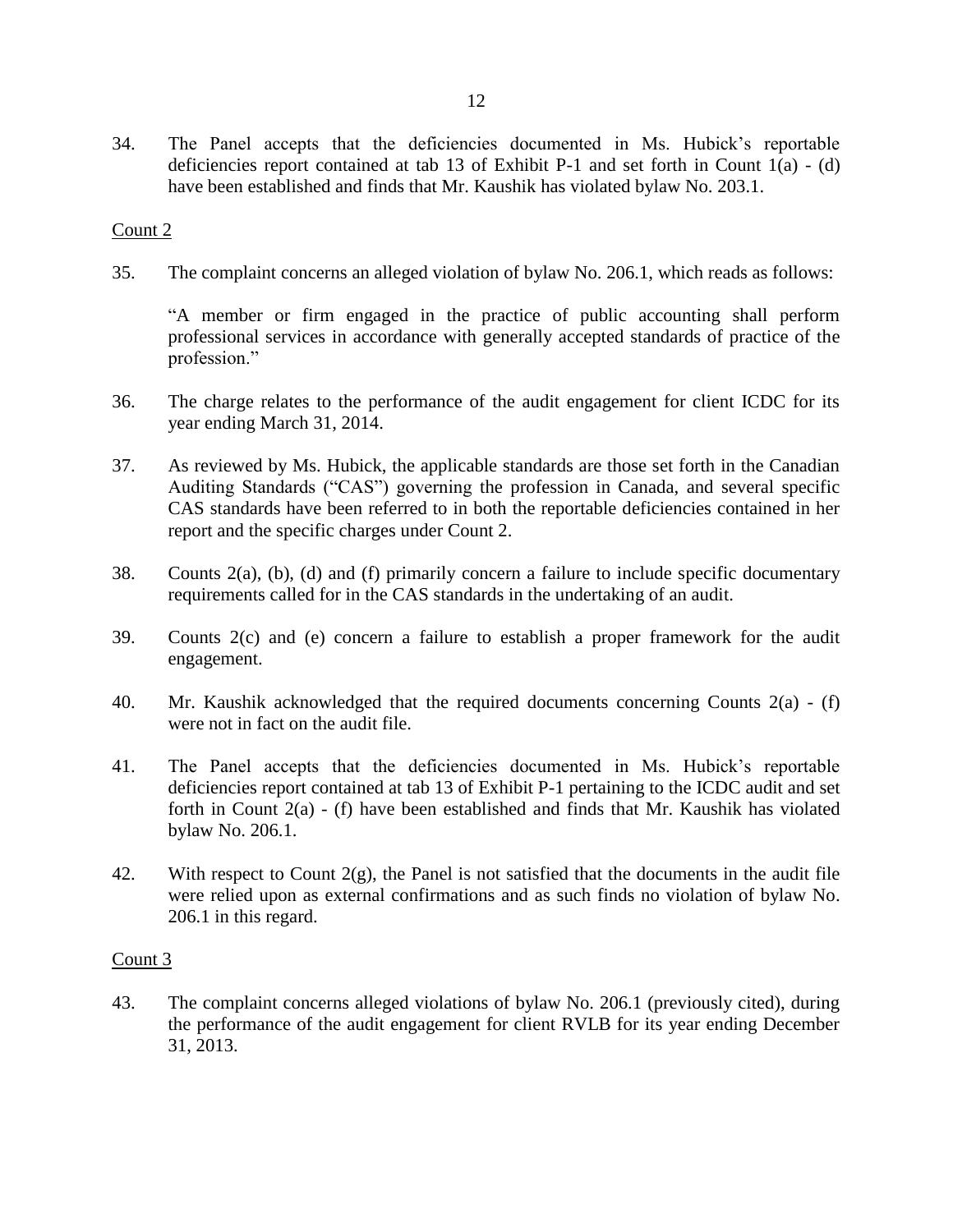- 44. As in the case of Count 2, the CAS standards are applicable to this audit and several specific CAS standards have been referred to in both the reportable deficiencies contained in Ms. Hubick's report and the specific charges under Count 3.
- 45. Counts 3(a) and (b) primarily concern a failure to include specific documentary requirements called for in the CAS standards in the undertaking of an audit.
- 46. Count 3(e) concerns a failure to establish a proper framework for the audit engagement.
- 47. Mr. Kaushik acknowledged that the required documents concerning Counts 3(a), (b) and (e) were not in fact on the audit file.
- 48. The Panel accepts that the deficiencies documented in Ms. Hubick's reportable deficiencies report contained at tab 13 of Exhibit P-1 pertaining to the RVLB audit and set forth in Count 3(a), (b) and (e) have been established and finds that Mr. Kaushik has violated bylaw No. 206.1.
- 49. The assertion in Count 3(c) that Mr. Kaushik inappropriately assisted his client to prepare its financial statements was based upon his having had a meeting with a representative of RVLB and correcting some of the figures. The Panel is not satisfied of a violation of bylaw No. 206.1 in this regard.
- 50. In respect of Count 3(d), it appeared from the evidence that there was no budget on the audit file from which to make an actual-to-budget comparison. The Panel is not satisfied that there has been a violation of bylaw No. 206.1 in this regard.
- 51. Count 3(f) concerns allegations as to a lack of supervision, review and discussion of the RVLB audit on the part of Mr. Kaushik, as the engagement partner, as required by CAS 220.
- 52. There was no evidence on the part of Mr. Kaushik that he conducted any meaningful supervision, review or discussion with the engagement team concerning the subject audit. The Panel concludes, based upon the sheer number of deficiencies and Mr. Kaushik's evidence as to the cursory nature of his participation in the audit that the deficiencies documented in Ms. Hubick's reportable deficiencies report contained at tab 13 of Exhibit P-1 pertaining to the RVLB audit and set forth in Count 3(f) have been established and finds that Mr. Kaushik has violated bylaw No. 206.1.

53. The complaint concerns alleged violations of bylaw No. 206.1 (previously cited), during the performance of the audit engagement for client MUC for its year ending December 31, 2013.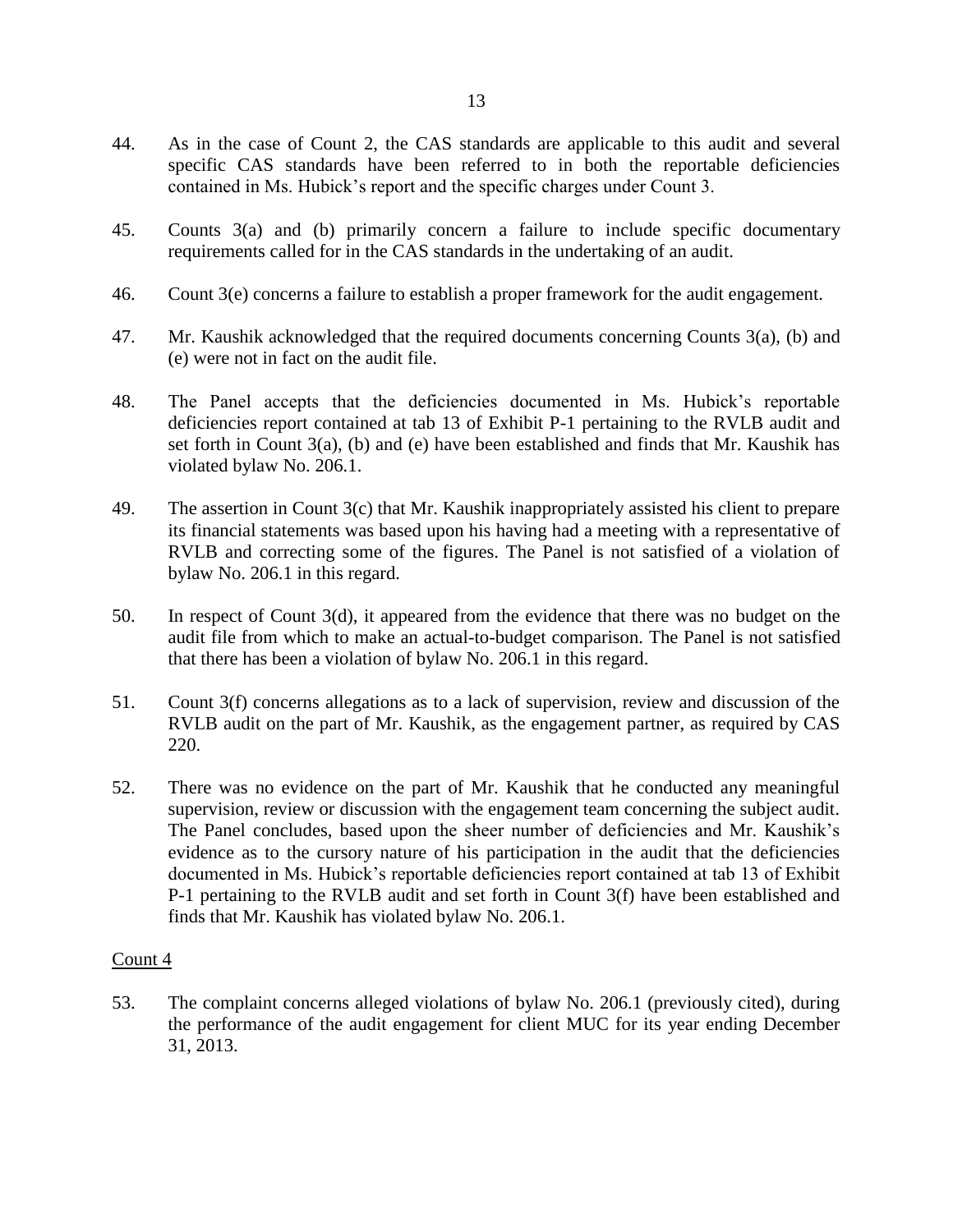- 54. As in the case of Counts 2 and 3, the CAS standards are applicable to this audit, and several specific CAS standards have been referred to in both the reportable deficiencies contained in Ms. Hubick's report and the specific charges under Count 4.
- 55. Counts 4(a), (d) and (f) primarily concern a failure to include specific documentary requirements called for in the CAS standards in the undertaking of an audit.
- 56. Counts 4(c) and (e) concern a failure to establish a proper framework for the audit engagement.
- 57. Mr. Kaushik acknowledged that the required documents concerning Counts 4(a), (c), (d), (e) and (f) were not in fact on the audit file.
- 58. The Panel accepts that the deficiencies documented in Ms. Hubick's reportable deficiencies report contained at tab 13 of Exhibit P-1 pertaining to the MUC audit and set forth in Counts 4(a), (c), (d), (e) and (f) have been established and finds that Mr. Kaushik has violated bylaw No. 206.1.
- 59. With respect to Count 4(b) the evidence showed that changes had occurred in relation to the reserves of MUC over the audit period, which were not verified in terms of policy and/or intended use.
- 60. The Panel accepts that the deficiencies documented in Ms. Hubick's reportable deficiencies report contained at tab 13 of Exhibit P-1 pertaining to the MUC audit and set forth in Count 4(b) have been established and finds that Mr. Kaushik has violated bylaw No. 206.1.
- 61. Count  $4(g)$  concerns allegations as to a lack of supervision, review and discussion of the MUC audit on the part of Mr. Kaushik, as the engagement partner, as required by CAS 220.
- 62. There was no evidence on the part of Mr. Kaushik that he conducted any meaningful supervision, review or discussion with the engagement team concerning the subject audit. The Panel concludes, based upon the sheer number of deficiencies and Mr. Kaushik's evidence as to the cursory nature of his participation in the audit that the deficiencies documented in Ms. Hubick's reportable deficiencies report contained at tab 13 of Exhibit P-1 pertaining to the MUC audit and set forth in Count  $4(g)$  have been established and finds that Mr. Kaushik has violated bylaw No. 206.1.

63. The complaint concerns alleged violations of bylaw No. 206.1 (previously cited), during the performance of the review engagement for client REML for its year ending August 31, 2013.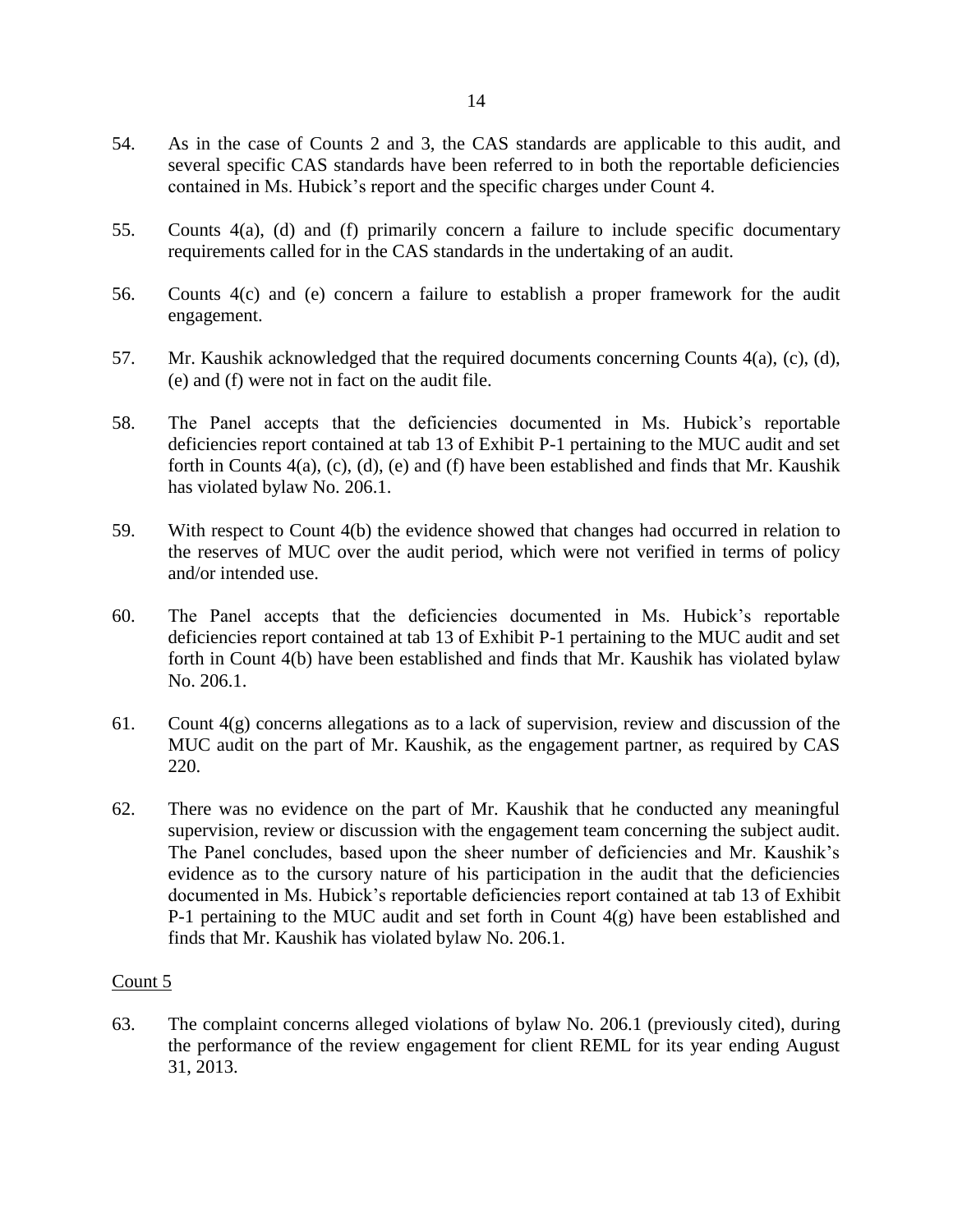- 64. As reviewed by Ms. Hubick, the applicable standards are those set forth in the Assurance and Related Guidelines ("AUG") governing the profession in Canada, and several specific AUG standards have been referred to in both the reportable deficiencies contained in her report and the specific charges under Count 5.
- 65. The assertion in Count  $5(a)(i)$  was that an explanation attributing a change of revenues year over year to a change in the Saskatchewan economy was insufficient on the part of the reviewer. The Panel is not satisfied of a violation of bylaw No. 206.1 in this regard.
- 66. The assertion in Count  $5(a)(ii)$  was that a failure to assess the reasonableness of GST paid over the year was deficient. The Panel found no evidence tendered in support of this proposition and is not satisfied of a violation of bylaw No. 206.1 in this regard.
- 67. Count 5(b) was withdrawn by the prosecution.
- 68. Count 5(c) concerns a failure to establish a proper framework for the review engagement.
- 69. Mr. Kaushik acknowledged that the required documents concerning Count 5(c) were not in fact on the review file.
- 70. The Panel accepts that the deficiencies documented in Ms. Hubick's reportable deficiencies report contained at tab 13 of Exhibit P-1 pertaining to the REML review engagement and set forth in Count 5(c) have been established and finds that Mr. Kaushik has violated bylaw No. 206.1.

71. The complaint concerns an alleged violation of bylaw No. 202.1, which reads as follows:

"A member, student or firm shall perform professional services with integrity and due care."

- 72. The charge relates to the performance of the engagements for clients ICDC, RVLB, MUC and REML, as previously referred to in Counts 1 - 5.
- 73. The Panel finds that the performance of Mr. Kaushik's duties as engagement partner were cursory, careless and lacked integrity on his part. He ought properly to have informed himself of audit requirements, conducted thorough reviews of the files and recognized and taken steps to rectify the vast majority of the many deficiencies subsequently identified by the practice inspector. He clearly failed to do so. The Panel finds that Mr. Kaushik failed to perform his professional services with integrity and due care and finds that he has violated bylaw No. 202.1.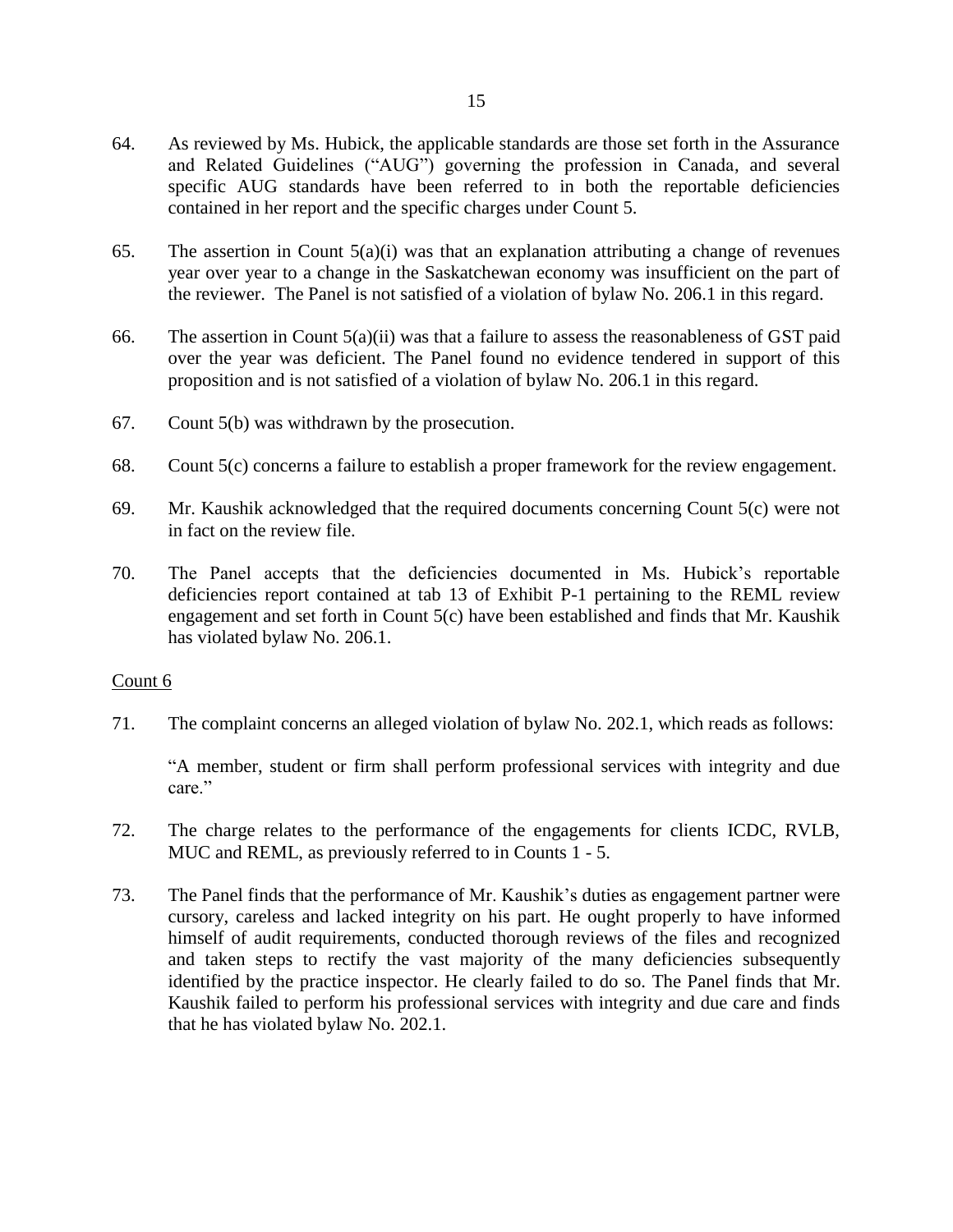74. The Panel finds the allegations set forth in Count 7 to be redundant and duplicitous and dismisses the same.

## Professional Misconduct

75. Having found violations of bylaws 193.1, 202.1, 203.1 and 206.1, the Panel now turns its attention as to whether the violations amount to professional misconduct within the meaning of section 24 of *The Chartered Accountants Act, 1986,* which reads as follows:

> "Professional misconduct is a question of fact but any matter, conduct or thing, whether or not disgraceful or dishonourable, that is inimical to the best interests of the public or the members of the Institute or tends to harm the standing of the profession of accounting is professional misconduct within the meaning of this Act."

- 76. In *Huerto v. College of Physicians and Surgeons*, 1994 CanLII 4900 The Saskatchewan Court of Queen's Bench accepted that the discipline panel could and should establish reasonable parameters within which to exercise its discretion on the question of professional misconduct and accepted the articulation of the discipline panel below that:
	- 1) the actions of the doctor must depart from the standard of care expected of him in the profession;
	- 2) a departure will exist if no reasonable doctor would have performed the acts; and
	- 3) the departure must be blatant to constitute professional misconduct.
- 77. In the subsequent decision of *Huerto v. College of Physicians and Surgeons*, 2004 CanLII 360, The Saskatchewan Court of Queen's Bench continued the discussion and resisted any notion of creating a hierarchical formation, going from least to most serious, of error of judgment, negligence and professional misconduct.
- 78. Turning to Case #14-04, the Panel notes:
	- that Mr. Kaushik was aware that there were serious, multiple reportable deficiencies concerning the audit practice at DNTW, Saskatoon, as identified by the practice inspection, for which he was directly responsible;
	- that it was imperative that these reportable deficiencies be rectified in a prompt and efficient manner;
	- that the Practice Appraisal Committee had reviewed the practice inspection report and directed the preparation of a corrective action plan as the first step in addressing the reportable deficiencies;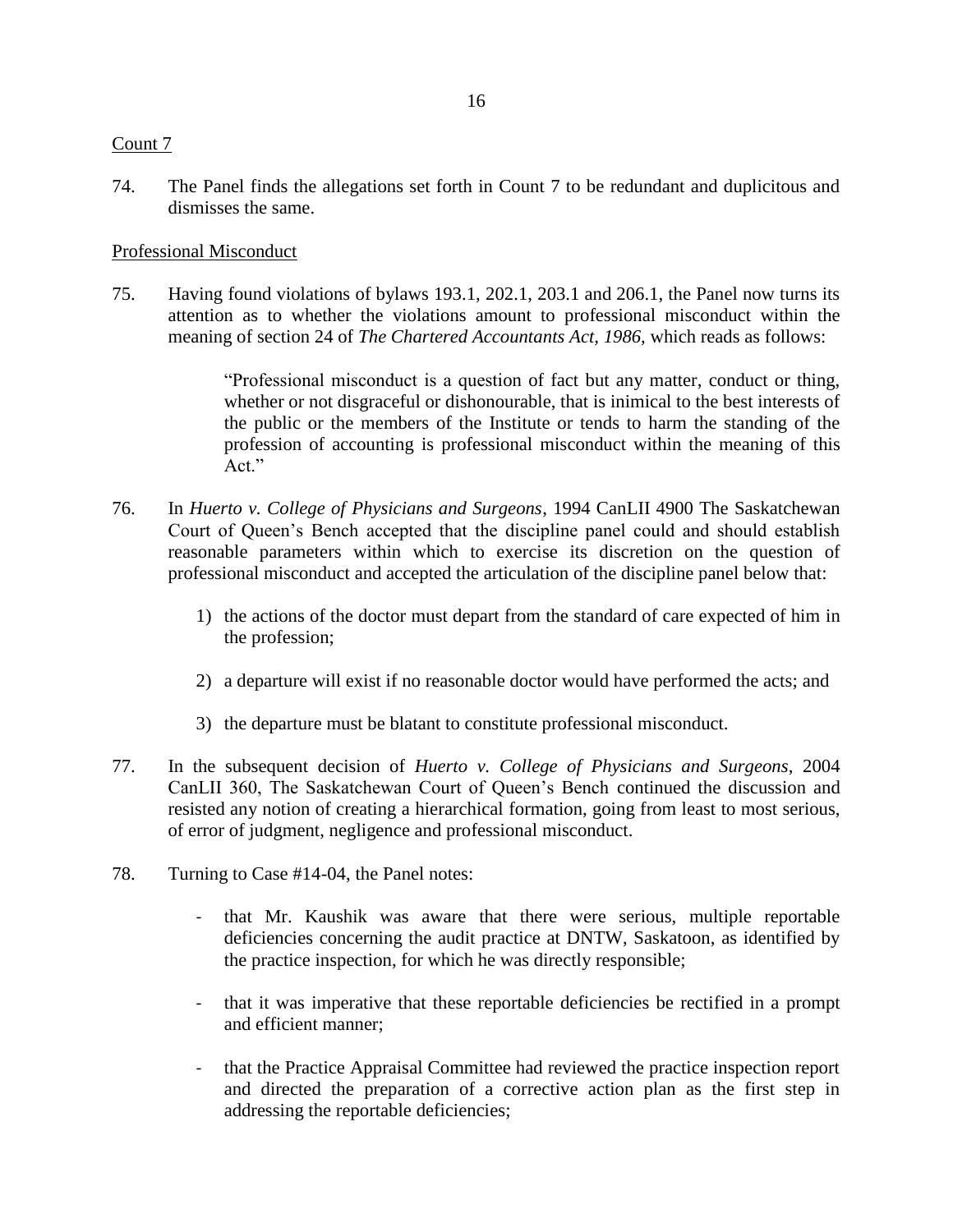- that the requirement of preparation of a corrective action plan had been clearly communicated to Mr. Kaushik by the Director of Regulatory Affairs of the Institute;
- that further communications from the Institute underscored the serious nature of the matter and the consequences of failure to comply;
- that despite these circumstances, Mr. Kaushik declined to make the corrective action plan a priority and did not attend to preparation of the same for approximately seven months.
- 79. The Panel has no hesitation in concluding that these actions showed a blatant departure from the standard of conduct expected by the profession in responding, in a timely and responsible manner to the legitimate directives of the Institute and that no reasonable member would have conducted himself in this fashion. It finds that the conduct of Mr. Kaushik constituted professional misconduct as contemplated by the Act.
- 80. Turning to Case #1410-05C, the matters before the Panel focus on allegations of incompetence by Mr. Kaushik in the carrying out of his responsibilities as engagement partner at DNTW. The Panel notes:
	- that by his own admission, Mr. Kaushik had failed to keep himself informed of and complying with developments in assurance work;
	- that despite these shortcomings, Mr. Kaushik purported to fulfil the role of engagement partner at DNTW, Saskatoon;
	- that Mr. Kaushik was woefully unable to perform the role of engagement partner and undertake any meaningful supervision, review or discussion with the engagement team;
	- that as a result, the quality and reliability of the audit and review engagement work product produced at DNTW, Saskatoon under his responsibility was deficient in many, serious respects, as identified by the practice inspector.
- 81. The Panel has no hesitation in concluding that these actions showed a blatant departure from the standard of conduct expected by the profession in carrying out the duties of an engagement partner in a competent and responsible manner and that no reasonable member would have conducted himself in this fashion. It finds that the conduct of Mr. Kaushik constituted professional misconduct as contemplated by the Act.